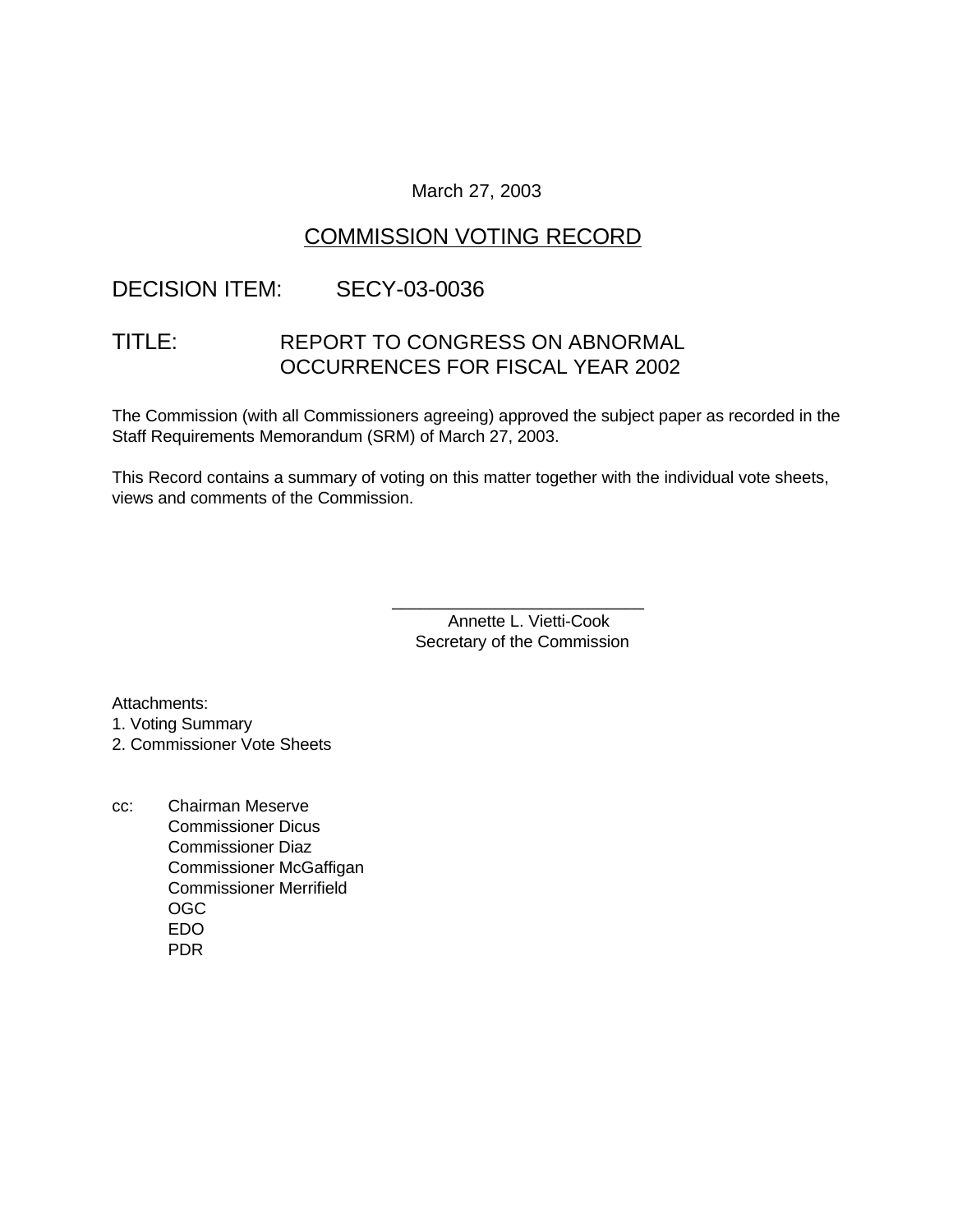## VOTING SUMMARY - SECY-03-0036

# RECORDED VOTES

|                    | <b>NOT</b><br>APRVD DISAPRVD ABSTAIN PARTICIP COMMENTS | <b>DATF</b> |         |
|--------------------|--------------------------------------------------------|-------------|---------|
| CHRM. MESERVE      | X                                                      | X.          | 3/24/03 |
| <b>COMR. DICUS</b> | X                                                      | X           | 3/21/03 |
| COMR, DIAZ         | X                                                      | X           | 3/19/03 |
| COMR. McGAFFIGAN X |                                                        | X           | 3/20/03 |
| COMR. MERRIFIELD X |                                                        | X           | 3/25/03 |

### COMMENT RESOLUTION

In their vote sheets, all Commissioners approved the staff's recommendation and provided some additional comments. Subsequently, the comments of the Commission were incorporated into the guidance to staff as reflected in the SRM issued on March 27, 2003.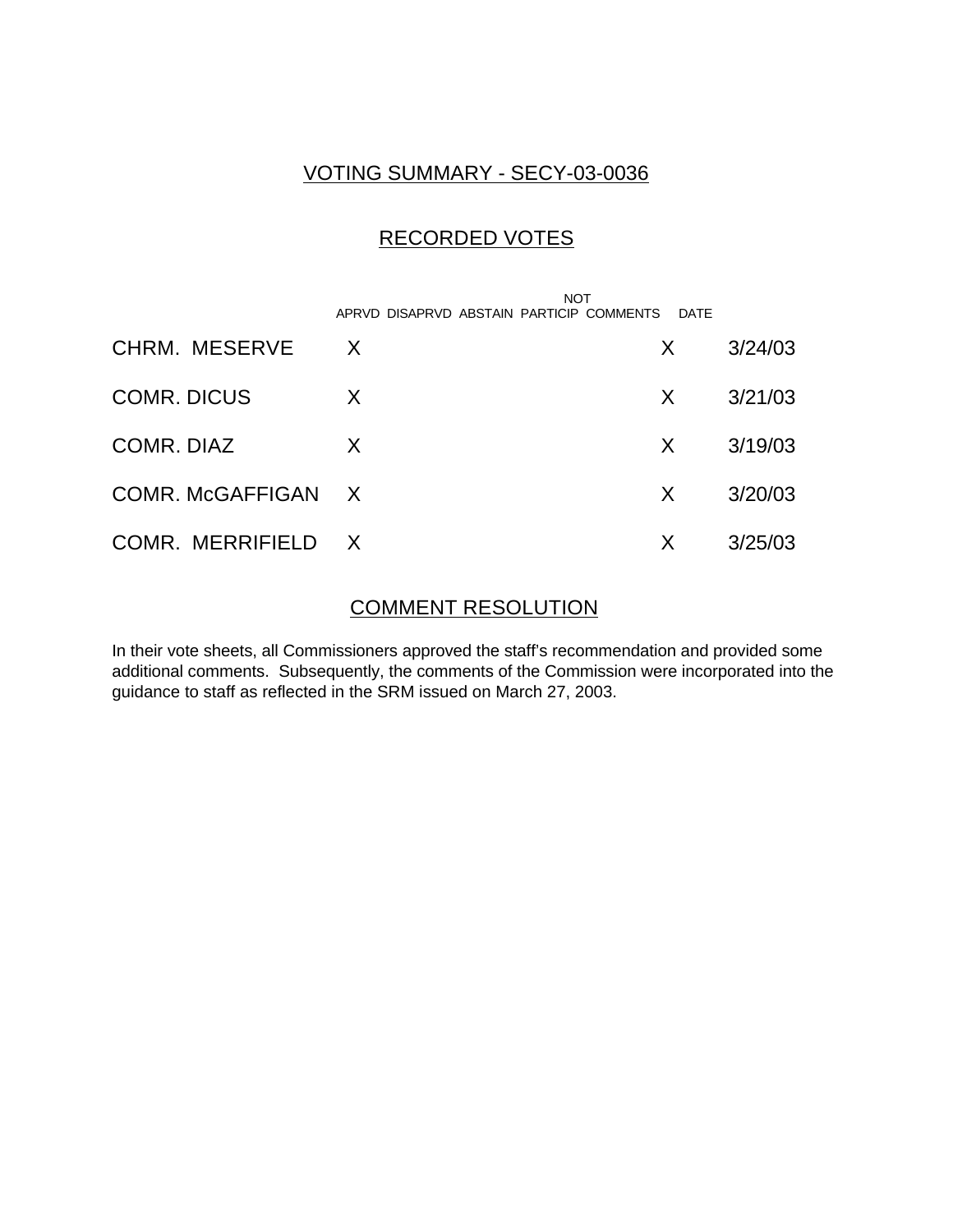### **Commissioner Comments on SECY-03-0036**

### Chairman Meserve

I approve the proposed Abnormal Occurrences report to Congress, subject to the edits recommended by Cmr. Diaz. However, I do not concur with the recommendation that events 02-2 and 02-3 should be deleted from the list of Abnormal Occurrences (AOs).

As stated at the beginning of SECY-03-0036, the statute requiring that the NRC report AOs to Congress defines an AO simply as "an unscheduled incident or event which the Commission determines is significant from the standpoint of public health or safety." 42 U.S.C. § 5848. If this were the only requirement on which to base an evaluation, I would agree that neither event would likely be considered as an AO. However, as noted in the preface to the AO Report (p. xi), the Commission published a policy statement containing the much more specific criteria for determination of an AO that are included in Appendix A of the report. 62 *Fed. Reg.* 18,820 (1997). On the basis of the specific criteria cited by the staff -- criterion I.C.3 for the loss of the Millstone spent fuel rods and criterion I.C.4 for the accountability failure at NFS -- the staff's decision to include these events as AOs appears to me to be appropriate.

I believe that the Commission's published policy should govern the selection of events to be reported as AOs until and unless that policy is amended. Consequently, I recommend that events 02-2 and 02-3 be reported as AOs, and that the Commission consider separately the matter of revising the policy statement dealing with AO selection criteria.

### Commissioner Dicus

### Commissioner Diaz

Approved, subject to moving item 02-2, "Unaccounted for Fuel Pins at Millstone Unit One in Waterford, Connecticut" and item 02-3, "Accountability Failure at Nuclear Fuel Services in Erwin, Tennessee" from the AO section to Appendix C "Other Events of Interest." While I agree that these events meet the criteria for "consideration for reporting as AOs," as defined in Appendix A of the paper, they did *not* have any adverse affect on public health or safety for the following reasons. The staff concluded that "the current risk to human health from the unaccounted for fuel rods appears to be insignificant." The staff also indicated that the material at Nuclear Fuel Services remained at the site, inside secure storage at all times. Corresponding changes should also be made to the correspondence.

Attached are edits to the report.

### Commissioner McGaffigan

I approve the proposed Abnormal Occurrence report contained in SECY-03-0036 subject to the edits of Commissioner Diaz. I completely agree with Commissioner Diaz that the report should be revised to remove two of the events from the list of Abnormal Occurrences. The Energy Reorganization Act defines an Abnormal Occurrence as an "...event which the Commission